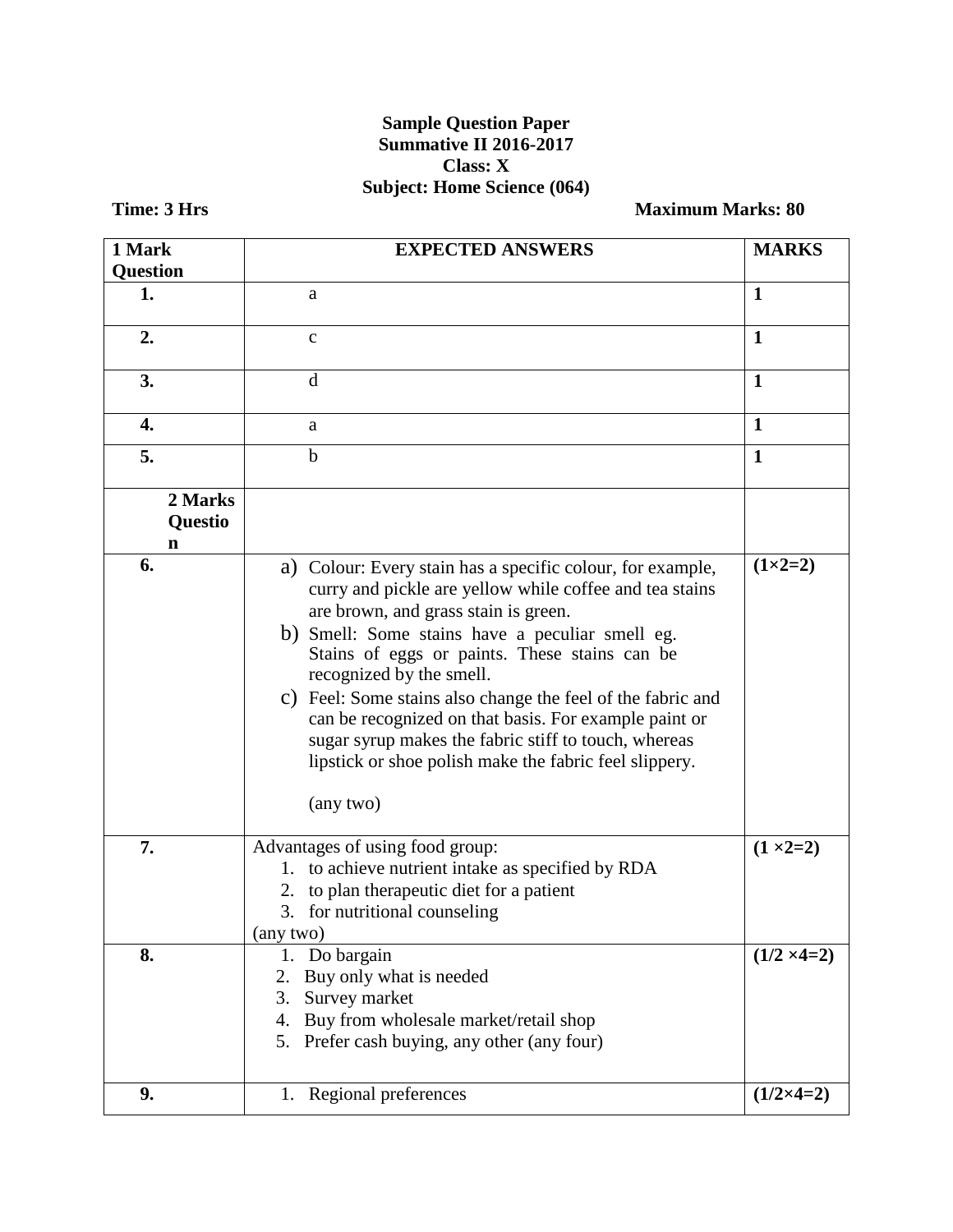|                  | 2. Religious beliefs                                             |                    |
|------------------|------------------------------------------------------------------|--------------------|
|                  | 3.<br>Traditions and customs                                     |                    |
|                  | 4. Myths and superstitions                                       |                    |
|                  |                                                                  |                    |
| 10.              | 1. Might not have de starched it.                                | $(1/2\times4=2)$   |
|                  | May not have kept naphthalene balls.<br>2.                       |                    |
|                  | Not properly dried before storing.<br>3.                         |                    |
|                  | 4. Sari may be dirty.                                            |                    |
|                  | 5. Box may not be disinfected.                                   |                    |
|                  | 6. Box may not be airtight. (any four)                           |                    |
|                  |                                                                  |                    |
|                  |                                                                  |                    |
| 11.              | Give four tips to your friend to save her energy while           | $(1/2\times4=2)$   |
|                  | rearranging her wardrobe.                                        |                    |
|                  | 1. Collect tools before starting work                            |                    |
|                  | 2. Work at correct height and right posture                      |                    |
|                  | 3. Arrange things like newspaper etc. near the workplace.        |                    |
|                  | 4. Take help from family members                                 |                    |
|                  | 5. Use idle time (any four and any other)                        |                    |
| 12.              | AGMARK – set up by Directorate of Marketing and                  | $(1 \times 2=2)$   |
|                  | Inspection of the Government of India. It establishes norms      |                    |
|                  | for agricultural and livestock products at natural and processed |                    |
|                  |                                                                  |                    |
|                  | stages.                                                          |                    |
|                  | Examples- butter, ghee, oil, wheat flour, eggs honey etc. (any   |                    |
|                  | two)                                                             |                    |
|                  |                                                                  |                    |
| 3 Marks          |                                                                  |                    |
| <b>Questions</b> |                                                                  |                    |
| 13.              | Collect all ingredients before starting work<br>1.               | $(1/2 \times 6=3)$ |
|                  | 2. Dove-tailing activities                                       |                    |
|                  |                                                                  |                    |
|                  | 3. Arrange things needed near the workstation                    |                    |
|                  | Plan her work<br>4.                                              |                    |
|                  | Work at right posture                                            |                    |
|                  | Alternate light and heavy work<br>6.                             |                    |
|                  | 7. Use labour saving devices (any six)                           |                    |
|                  |                                                                  |                    |
| 14.              | chlorine bleach -                                                | $(1 \times 3=3)$   |
|                  |                                                                  |                    |
|                  | cl                                                               |                    |
|                  |                                                                  |                    |
|                  | tumble dry -                                                     |                    |
|                  |                                                                  |                    |
|                  |                                                                  |                    |
|                  | use all solvents-                                                |                    |
|                  |                                                                  |                    |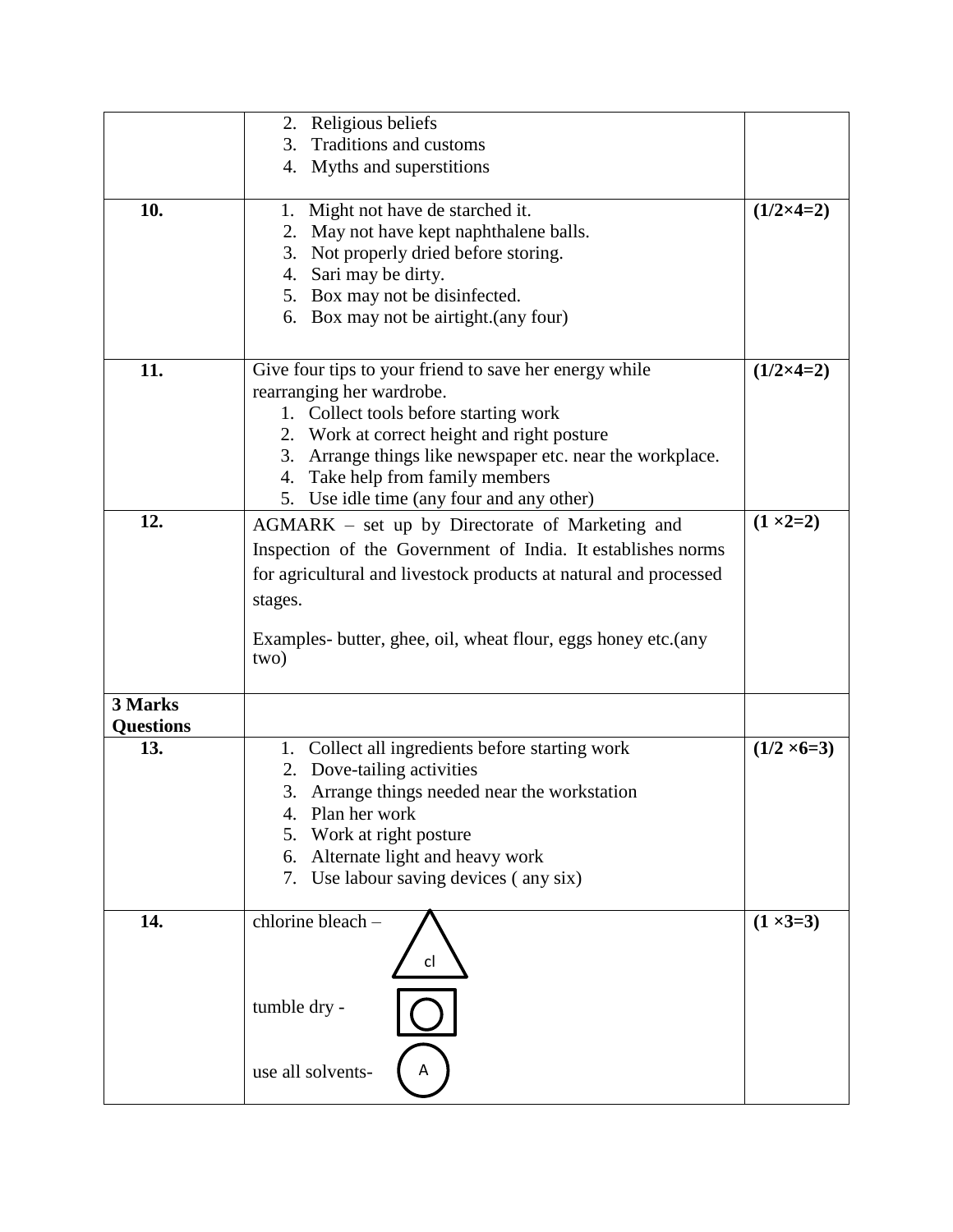| 15.             | Changes during old age:<br>1. Stamina decreases<br>2. Feel lonely<br>3. May have some disease<br>4. May be financially dependent<br>(any three)                                                                                                              | 5. Degeneration of organs of body                                              | $(1/2 \times 3 = 1.5)$       | $(1.5+1.5=3)$                         |
|-----------------|--------------------------------------------------------------------------------------------------------------------------------------------------------------------------------------------------------------------------------------------------------------|--------------------------------------------------------------------------------|------------------------------|---------------------------------------|
|                 | Care<br>1. Give attention and patient care<br>2. Regular and moderate exercise<br>3. Nutritional supplements<br>4. Health check-ups<br>5. Light and healthy food<br>6. Any other<br>(any three)                                                              |                                                                                | $(1/2 \times 3 = 1.5)$       |                                       |
| <b>4Marks</b>   |                                                                                                                                                                                                                                                              |                                                                                |                              |                                       |
| <b>Question</b> |                                                                                                                                                                                                                                                              |                                                                                |                              |                                       |
| 16.             | 1. Right to safety<br>Right to be heard<br>2.<br>3. Right to choose<br>4. Right to redressal<br>5. Right to consumer education<br>6. Right to information<br>7. Right to represent<br>8. Right to basic needs<br>9. Right to healthy environment (any eight) |                                                                                |                              | $(1/2 \times 8 =$<br>$\boldsymbol{4}$ |
| 17.             |                                                                                                                                                                                                                                                              |                                                                                |                              | $(1 \times 4 = 4)$                    |
|                 | <b>Steps of Washing</b>                                                                                                                                                                                                                                      | <b>Woollens</b>                                                                | <b>Silk</b>                  |                                       |
|                 | Making draft                                                                                                                                                                                                                                                 | Clothes must be<br>placed on draft to<br>retain its original<br>shape and size | Not needed                   |                                       |
|                 | Selection<br>of<br>detergent                                                                                                                                                                                                                                 | alkaline<br>Less<br>detergent                                                  | Same as woollen              |                                       |
|                 | Starching                                                                                                                                                                                                                                                    | Not needed                                                                     | Gum is used for<br>stiffness |                                       |
|                 | Squeezing                                                                                                                                                                                                                                                    | Squeezed<br>with                                                               | with<br>Squeezed             |                                       |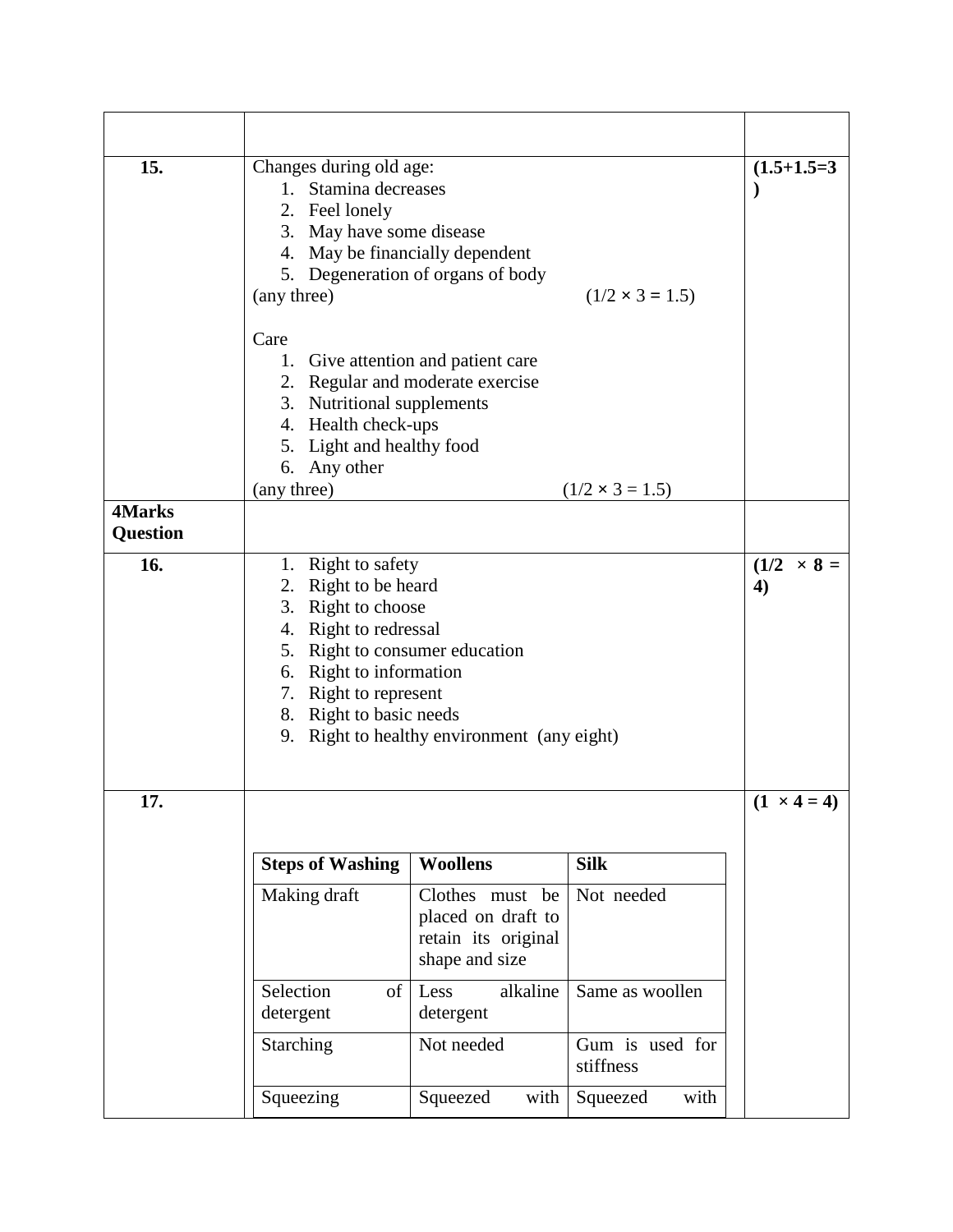|     |                                                                                                                                                                                                                                                                                                                                            | light pressure after<br>wrapping in a dry<br>towel                                                                                 | light pressure                                                                                                                                                                                                                                                                                                |                    |
|-----|--------------------------------------------------------------------------------------------------------------------------------------------------------------------------------------------------------------------------------------------------------------------------------------------------------------------------------------------|------------------------------------------------------------------------------------------------------------------------------------|---------------------------------------------------------------------------------------------------------------------------------------------------------------------------------------------------------------------------------------------------------------------------------------------------------------|--------------------|
|     | Drying                                                                                                                                                                                                                                                                                                                                     | Should be put on<br>draft<br>made<br>the<br>before<br>washing<br>and spread on flat<br>surface.                                    | Should be spread<br>in shade with their<br>wrong side up.                                                                                                                                                                                                                                                     |                    |
|     | Ironing                                                                                                                                                                                                                                                                                                                                    | Press from their<br>wrong side when<br>they are full dry.<br>A damp cotton<br>cloth should be<br>spread on them<br>before ironing. | $\mathbf{A}$<br>cloth<br>cotton<br>should be spread<br>before<br>it<br>on<br>ironing.<br>Use the iron with<br>low<br>very<br>temperature.                                                                                                                                                                     |                    |
| 18. | Features of RDA:                                                                                                                                                                                                                                                                                                                           |                                                                                                                                    |                                                                                                                                                                                                                                                                                                               | (4)                |
|     | 1. Given in Kilocalories, gram, milligram and microgram<br>the basis of physical activity.<br>3.<br>weight.<br>of Retinol or B (beta) carotene.                                                                                                                                                                                            | on calorie requirement of a person.<br>lactation is given as additional allowances.                                                | 2. Calorie requirement of adult man and woman are given on<br>Recommendations for vitamin B1, B2 and Niacin are based<br>4. Requirement of protein is given as per Kilogram body<br>5. Requirement of protein and calorie during pregnancy and<br>6. Recommended allowances of Vitamin A is given in the form |                    |
| 19. | Group $1$ – Cereals, roots and tubers                                                                                                                                                                                                                                                                                                      |                                                                                                                                    |                                                                                                                                                                                                                                                                                                               | $(1/2 \times 8=4)$ |
|     | Rice, potato, wheat-rich in carbohydrate<br>Group II- Pulses, nuts and oilseeds<br>Rajma, peanuts- rich in protein.<br>Group III- milk, meat and their products<br>Paneer, eggs- rich in good quality protein, calcium<br>Group IV- Fruits and vegetables<br>Spinach, oranges, bottle guard, apple-good source of<br>vitamins and minerals |                                                                                                                                    |                                                                                                                                                                                                                                                                                                               |                    |
|     | Group V- Fats and oils, sugar, etc. Refined oil,<br>butter- calorie rich                                                                                                                                                                                                                                                                   |                                                                                                                                    |                                                                                                                                                                                                                                                                                                               |                    |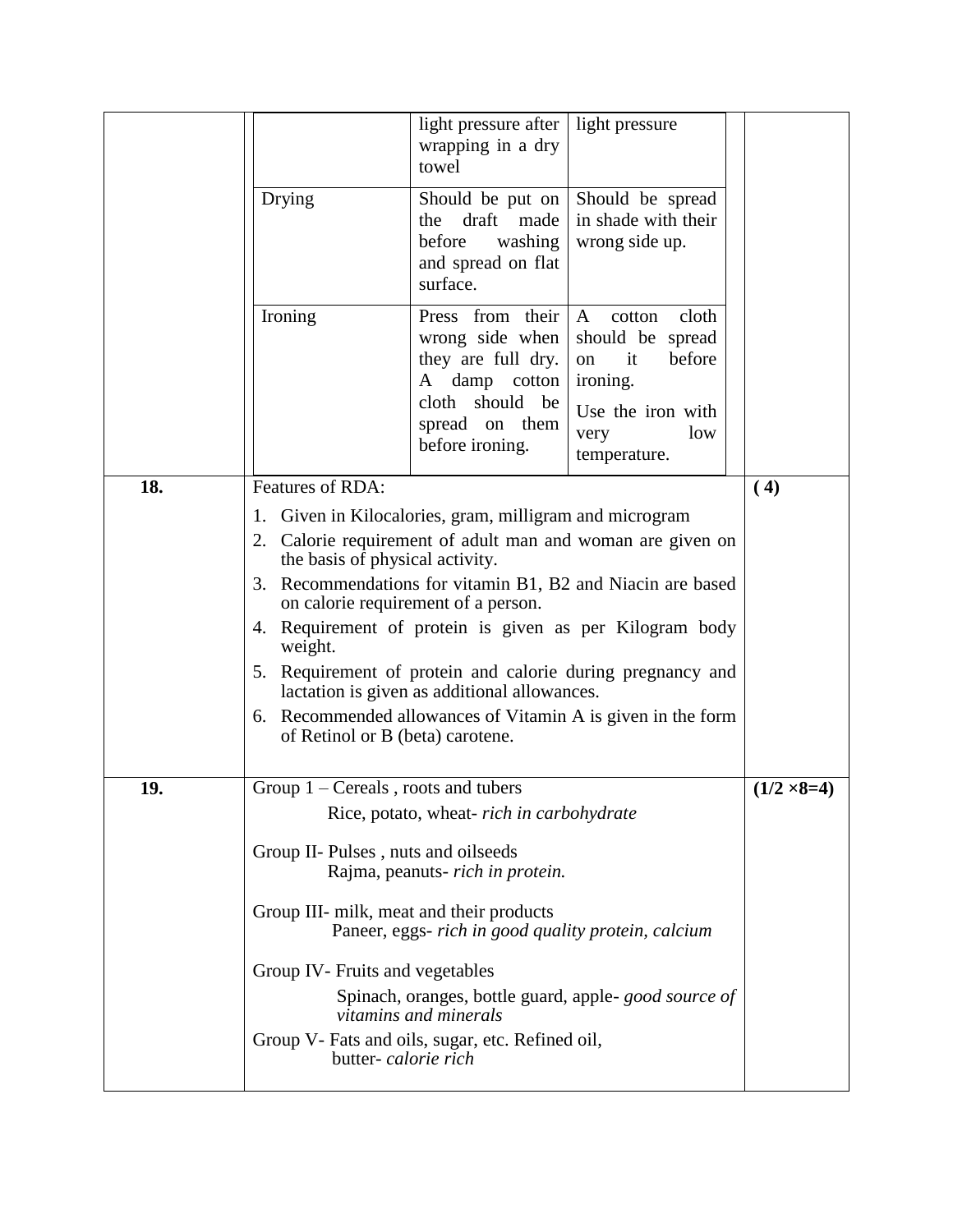| 20. | 1. By taking cookery classes                                                    | $(1/2 \times 8=4)$ |
|-----|---------------------------------------------------------------------------------|--------------------|
|     | 2. By growing vegetables in garden                                              |                    |
|     | 3. By teaching siblings                                                         |                    |
|     | 4. By stitching own clothes                                                     |                    |
|     | 5. Make candles and soap                                                        |                    |
|     | 6. Weave saris                                                                  |                    |
|     | 7. By selling preserved food items                                              |                    |
|     | 8. By opening day-care centre at home                                           |                    |
| 21. | To ensure not being cheated by milk vendor, we must observe                     | $(1/2 \times 8=4)$ |
|     | following points:                                                               |                    |
|     | 1. He should not use narrow bottle with thick glass as it do                    |                    |
|     | not contain specified amount                                                    |                    |
|     | 2. Measure milk unto brim                                                       |                    |
|     | Should empting the entire content while measuring milk<br>3.                    |                    |
|     | 4. Milk should not be of diseased animal                                        |                    |
|     | 5. No foul odour                                                                |                    |
|     |                                                                                 |                    |
|     | Should not be adulterated with water or any other<br>6.<br>adulterant           |                    |
|     | 7. Should not be fat free                                                       |                    |
|     | 8. Should not charge more than market price                                     |                    |
|     |                                                                                 |                    |
|     |                                                                                 |                    |
| 22. | 1. Do not give complete information through advertisement                       | $(1 \times 4=4)$   |
|     | 2. Shown for very brief period                                                  |                    |
|     | 3. Shows free gifts but gifts may be of substandard quality                     |                    |
|     |                                                                                 |                    |
|     | 4. In any advertisement they mark * which creates<br>confusion for the customer |                    |
|     | 5. Whenever there is sale, when you go for purchasing you                       |                    |
|     | will find very few quantity of that item.<br>(any other)                        |                    |
|     |                                                                                 |                    |
|     |                                                                                 |                    |
| 23. | <b>Stages of adulthood:</b>                                                     | (4)                |
|     |                                                                                 |                    |
|     | Early adulthood                                                                 |                    |
|     | Middle adulthood<br>2.                                                          |                    |
|     | 3. Late adulthood                                                               |                    |
|     |                                                                                 |                    |
|     | Characteristics of Early adulthood                                              |                    |
|     | 1. Setting down stage                                                           |                    |
|     | 2. Reproductive age                                                             |                    |
|     | 3. Problem age                                                                  |                    |
|     | 4. Period of emotional tension(any two)                                         |                    |
|     | Characteristics of middle adulthood                                             |                    |
|     | 1. A dreaded age                                                                |                    |
|     | 2. Is a time of transition                                                      |                    |
|     | 3. A time of stress                                                             |                    |
|     | 4. A time of achievement (any two)                                              |                    |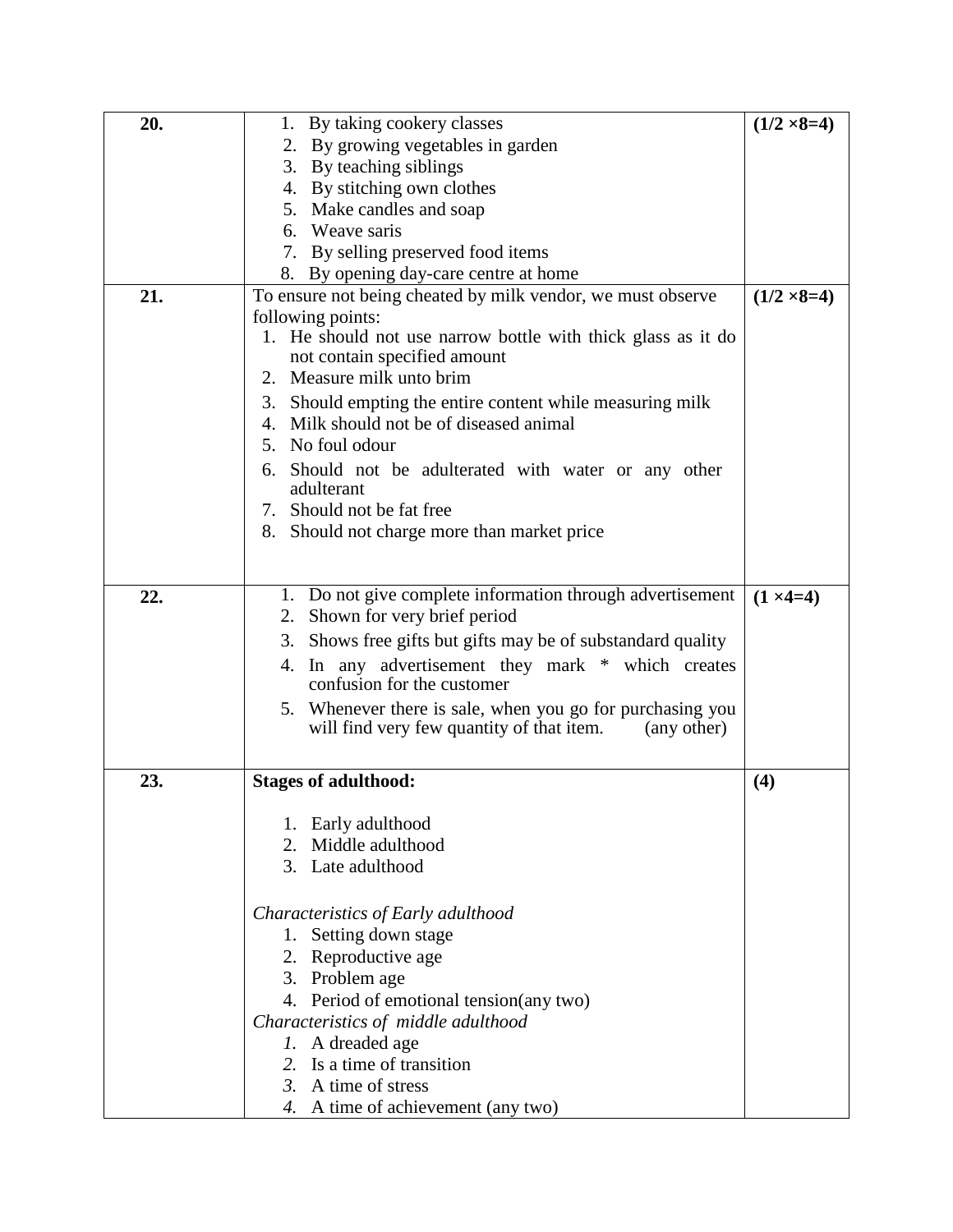|           | Characteristics of late adulthood                                                                                                                                                                                                                                                                                                                                                                                                                                                                          |                    |
|-----------|------------------------------------------------------------------------------------------------------------------------------------------------------------------------------------------------------------------------------------------------------------------------------------------------------------------------------------------------------------------------------------------------------------------------------------------------------------------------------------------------------------|--------------------|
|           | 1. A period of decline                                                                                                                                                                                                                                                                                                                                                                                                                                                                                     |                    |
|           | 2. Judged by different criteria                                                                                                                                                                                                                                                                                                                                                                                                                                                                            |                    |
|           | 3. Individual differences                                                                                                                                                                                                                                                                                                                                                                                                                                                                                  |                    |
|           | 4. Many stereotypes of old people                                                                                                                                                                                                                                                                                                                                                                                                                                                                          |                    |
|           | (any two)                                                                                                                                                                                                                                                                                                                                                                                                                                                                                                  |                    |
| 5 marks   |                                                                                                                                                                                                                                                                                                                                                                                                                                                                                                            |                    |
| questions |                                                                                                                                                                                                                                                                                                                                                                                                                                                                                                            |                    |
| 24.       | Requisites of a good label are:<br>1. Name of the product<br>Trade mark<br>2.                                                                                                                                                                                                                                                                                                                                                                                                                              | (5)                |
|           | 3. Brand name<br>Manufacturer's name and address<br>4.                                                                                                                                                                                                                                                                                                                                                                                                                                                     |                    |
|           | Name of country in which product made<br>5.<br>Standardization mark<br>6.<br><b>AONBULK</b><br>PRESERVES LIMITED<br>CAMM & SONS<br><b>INBULK HOBER</b><br>CTORIA TASMANI<br><b>AUSTRALIA</b><br>ET WEIGHT ELB. BOZ<br>APPLE & RASPBERRY JAM<br>7. Contents/ingredients<br>Manufacturing and expiry date<br>8.<br>9. Batch number<br>10. License number<br>11. Net weight/ volume/length<br>12. Direction of use/storage<br>13. Details of colour and preservatives used<br>14. MRP<br>15. Warning , if any |                    |
| 25.       | Soak in plain cold water<br>1.<br>Soak the stain in warm soapy water<br>2.<br>3.<br>Bleach in sunlight<br>4. Treat with diluted alkaline solution<br>Use diluted acid<br>5.<br>6. Apply oxidizing bleach<br>7. Apply reducing bleach<br>8. If stain persists, repeat the steps (IV to VII) in same<br>order.                                                                                                                                                                                               | (5)                |
| 26.       | Yes, income of family is one major factor in deciding the<br>expenditure of a family. Other factors-<br>1. Family size<br>2. Family composition<br>3. Family status                                                                                                                                                                                                                                                                                                                                        | $(1 \times 5 = 5)$ |
|           | 4. Location                                                                                                                                                                                                                                                                                                                                                                                                                                                                                                |                    |